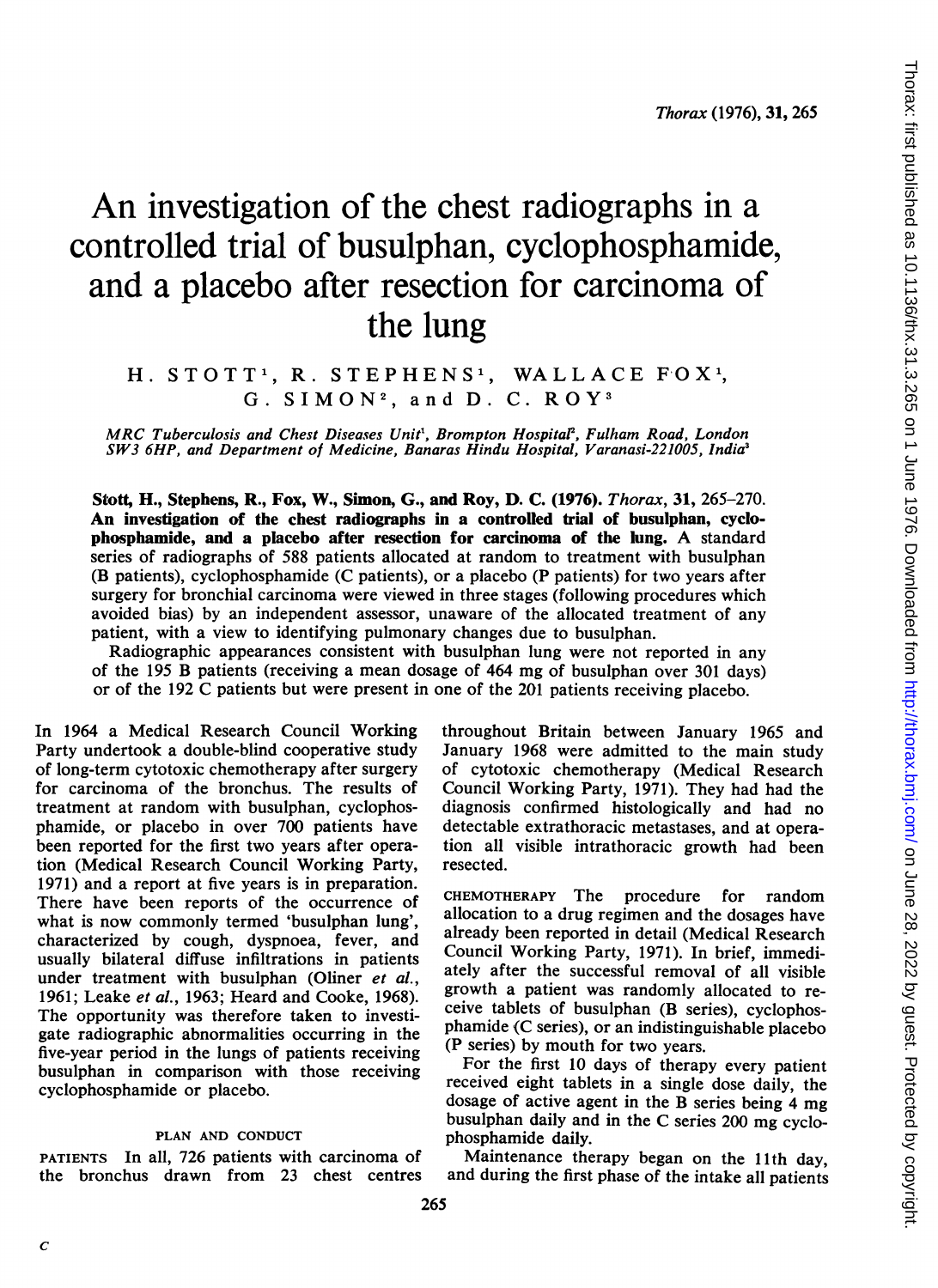were prescribed six tablets in one dose daily, equivalent to <sup>3</sup> mg of busulphan in the B series or <sup>150</sup> mg of cyclophosphamide in the C series (early intake). However, because of an unexpectedly high incidence of clinical and haematological toxicity the maintenance dosages were reduced, nearly one year after the intake had begun, to busulphan, 1-5 mg daily, and cyclophosphamide, <sup>75</sup> mg daily, all patients (including those receiving placebo) being prescribed three tablets in one dose daily (late intake).

The maintenance dosage was controlled by the physician at monthly intervals on the basis of symptoms and the blood picture, including platelet count. The study was conducted 'double-blind' throughout the two-year period of medication and the subsequent three-year follow-up, neither the patient nor the physician knowing the allocated therapy.

MANAGEMENT OF THE PATIENT Follow-up reports were obtained monthly for the first three years and three-monthly thereafter. A chest radiograph was taken monthly for the first six months and three-monthly thereafter.

Clinical side effects, which were mainly gastric upsets, were managed by giving the medicament in divided doses and, if this was ineffective, by reducing or temporarily interrupting the drug. Only if this failed was the treatment stopped. For haematological abnormalities the medicament was normally interrupted if the platelet count fell below  $100\times10^9/1$  (100 000/mm<sup>3</sup>) or if the total white count fell below  $2\times10^9/1$  (2000/mm<sup>3</sup>) or slowly below  $1 \times 10^9/1$  (1000/mm<sup>3</sup>). If a patient died a necropsy was done when possible.

REGULARITY OF DRUG TAKING Wherever possible a home visit was made without warning during each month in the first two years by a health visitor in order to assess the regularity of self-administration of the patient's medication by a count of the stock of tablets.

## RESULTS

Of 726 (243 B, 234 C, 249 P) patients admitted to the study, 137 (47 B, 42 C, 48 P) have been excluded from the radiographic assessments, 136 because their radiographs had been lost or destroyed because the patient had died, and one (B) patient because her medication had been stopped after one week due to a psychiatric condition. After these exclusions there remained 588 patients (195 B, 192 C, 201 P) with a series of radiographs available for assessment.

Thorax: first DURATION OF TREATMENT WITH THE ALLOCATED REGIMEN Although the tablets were prescribed for two years, in the event the mean period  $f_0$ . which the 588 patients actually received them was considerably less, being 301 days for the busupphan, 445 days for the cyclophosphamide, and 527 for the placebo series. Thus, many patients received less than their full course. This was due principally to the substantial number of deaths which occurred in the first two years in all three series and to interruptions and/or the premature termination of treatment for side effects, which was especially common in the busulphan series.  $\frac{1}{\infty}$ 

RADIOGRAPHIC ASSESSMENTS A standard series of radiographs for each patient was shown to an independent assessor (GS). For patients who were alive at five years he viewed the pretreatment radiograph together with those at 3, 6, 12, 18, 24 $\pm$ 36, 48, and 60 months, and for patients who had died he viewed the standard series up to the time of death and the two most recent radiographs before death. In addition, for any patient whose medication had been interrupted or stopped on account of toxicity he viewed the radiograph nearest to the date of each interruption  $o\ddot{r}$ termination.

The series of radiographs were viewed by the<br>assessor in three stages (Table). In the first stages he viewed the full series for the 588 patients twice, being unaware of any clinical details  $\sigma$ the treatment of any patient or even the dates  $\alpha$ which the radiographs were taken. He considered<br>that there were radiographic abnormalities (other than those normally associated with resection) in 151 patients (61 B, 45 C, 45 P). Reviewing these 151 patients, the cause was clearly evident in  $95\%$ 84 being extension of growth and/or lung meta<sup>5</sup> stases, nine pleural effusions, one pneumothora $x_{\overline{n}}$ and one abnormally large heart shadow.

In the second stage, he reviewed the radio $\approx$ graphic series of the remaining 56 patients, being, provided with the dates of the radiographs and the<br>dates during which a medicament was being pre $\mathbb{R}^3$ scribed (but not which medicament). From this information he was able to relate the date of the first appearance of the shadows and their progress to actual periods when the patients were receiving their allocated medicament. In 22 (14 B, 5 C<sub>o</sub> 3 P) the radiographic shadowing had first appeared. after the medicament had been stopped (Table) $\frac{1}{n}$ in all at least one month after and in 13 more than two years after. Of these 22, there were fought<br>patients (all B) who developed the shadowing within three months of stopping medication; the  $\alpha$  June 28, 2022 by grow the Right published by contribution as  $\beta$  and  $\beta$  and  $\beta$  as  $\beta$  on  $\beta$  on  $\beta$  as  $\beta$  on  $\beta$  as  $\beta$  on  $\beta$  on  $\beta$  as  $\beta$  on  $\beta$  as  $\beta$  on  $\beta$  on  $\beta$  as  $\beta$  on  $\beta$  on  $\beta$  on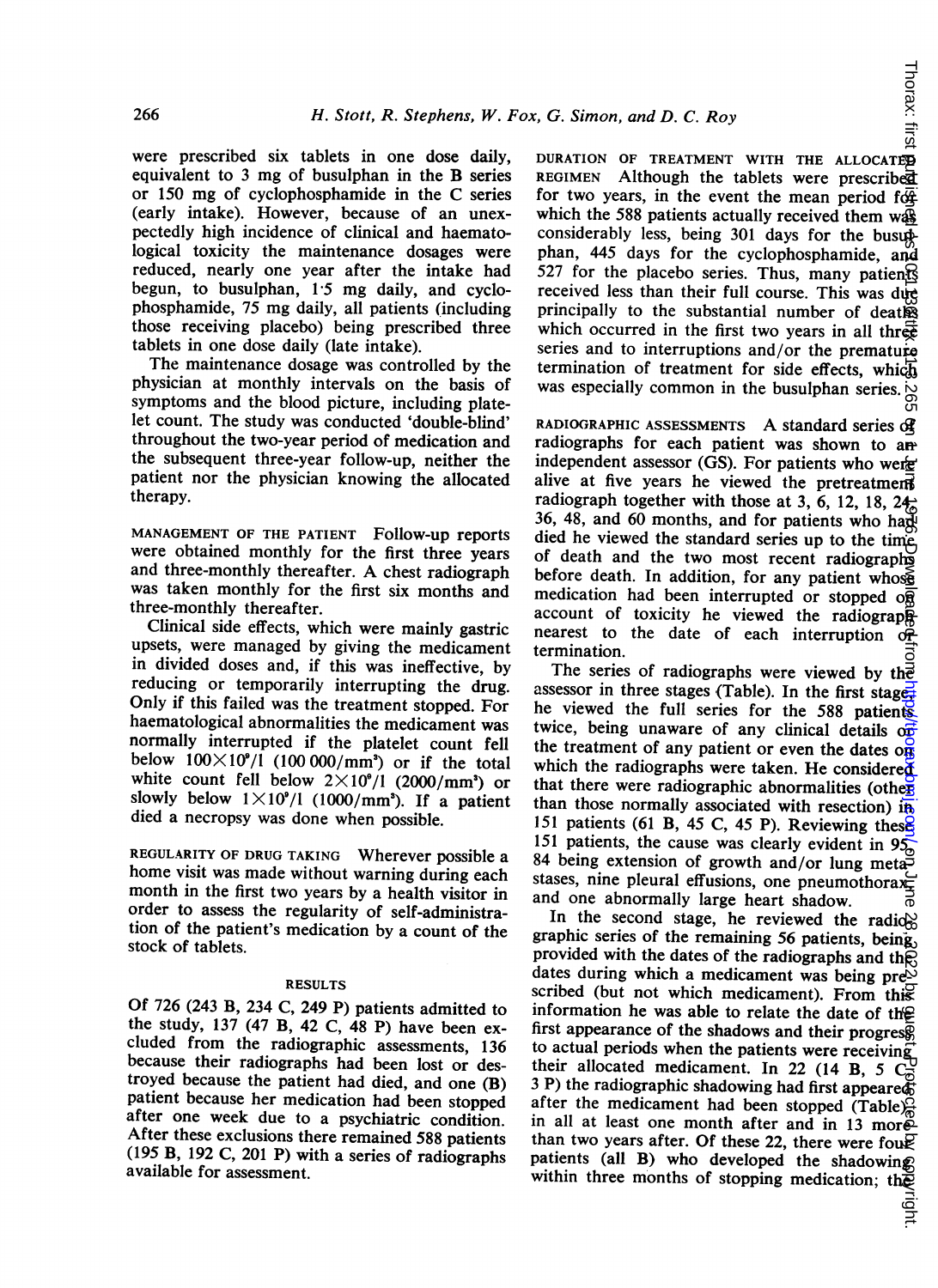| Stage of<br>Viewing | Assessment                                                                                                                                                                                     | <b>Series</b>    |                         |                         |                        |
|---------------------|------------------------------------------------------------------------------------------------------------------------------------------------------------------------------------------------|------------------|-------------------------|-------------------------|------------------------|
|                     |                                                                                                                                                                                                | All              | <b>Busulphan</b><br>(B) | Cyclophosphamide<br>(C) | Placebo<br>(P)         |
| First<br>н          | Patients with radiographs available<br>Patients with abnormal shadowing<br>Definite diagnoses of growth, pleural effusion, etc.                                                                | 588<br>151<br>95 | 195<br>61<br>34         | 192<br>45<br>28         | 201<br>$\frac{45}{33}$ |
| Second              | Remaining patients with radiographic abnormalities<br>Abnormality not attributable to medicament:<br>(a) first appeared after medicament stopped<br>(b) disappeared or regressed on medicament | 56<br>22<br>15   | 27<br>14                | 17                      | 12                     |
| Third               | Remaining patients with radiographic abnormalities<br>Abnormality diagnosed as:<br>(a) terminal event<br>(b) infection, metastases, etc.<br>(c) consistent with 'busulphan lung'               | 19<br>10         | 6                       | 6                       |                        |

TABLE RESULTS OF THE THREE STAGES OF RADIOGRAPHIC VIEWING

abnormality first appeared in three within six weeks of death. In the fourth, who developed myelomonocytic leukaemia, it first appeared one month after busulphan had been stopped, subsequently occurring sporadically for up to five years. In 15 other patients  $(7 B, 6 C, 2 P)$  the shadowing either disappeared or regressed while the patient was still receiving the medicament.

There remained 19 (6 B, 6 C, 7 P) patients in whom the shadowing persisted unchanged or increased in size while the medication was still being given (Table). The assessor reviewed these in the third stage, being provided with the full clinical details, including dates of intercurrent illnesses, of respiratory infections, of the appearance of clinical metastases, and of death but still not the treatment regimen. In 10 (6 B, <sup>3</sup> C, <sup>1</sup> P), the shadowing was first observed within 21 days of death and was ascribed to terminal respiratory infections, pulmonary oedema and/or metastases. In eight (3 C, 5 P) more, the shadowing was ascribed to intercurrent respiratory infections (4 patients), to infection from a bronchopleural fistula (2 patients), and to metastases (2 patients). In the remaining patient he considered that the shadowing was consistent with busulphan lung. This patient, a man aged 54 on admission, was in fact receiving placebo. It was stopped at eight months because the platelet count dropped to  $83 \times 10^{9}/l$  $(83\,000/\text{mm}^3)$ . However, as the count was normal the following month the tablets were restarted. Although the counts were normal for the next two months the medicament was stopped because of the appearance of mottled shadowing in both lung fields. A lung biopsy was reported (Dr. K. F. W. Hinson) to contain small granulomatous lesions with histological appearances not typical

of those described for busulphan lung. Treatment with corticosteroids was started at the time of the appearance of the radiographic shadowing. Six months later the radiograph was normal and remained so subsequently. Corticosteroids were continued for up to five years, at which time the patient was at work and able to walk more than <sup>91</sup> m (100 yards) on the flat without dyspnoea.

DURATION AND DOSAGE OF BUSULPHAN Busulphan was prescribed for a two-year period but, mainly on account of haematological toxicity, 33% of the 195 patients in the present analysis actually received it for a total of less than 200 days,  $39\%$  for 200 to 399 days, 21% for 400 to 599 days, and only 7% for 600 days or more, the mean number of days on which it was received being 301.

If the duration of treatment is measured from the day on which busulphan was started to the last day it was received (that is, including periods of interruption)  $27\%$  of patients received it over a period of less than 200 days,  $35\%$  over a period of 200 to 399 days,  $15\%$  over a period of 400 to 599 days, and  $23\%$  over a period of 600 days or more, the mean being 375 days.

Fifty-eight per cent of the patients on busulphan received a total dosage of less than 500 mg,  $33\%$ from 500 to 749 mg, and  $8\%$  750 mg or more, the mean total dosage being 464 mg.

#### DISCUSSION

Since the first report on busulphan by Galton (1953) the drug has been widely used in the treatment of chronic myelogenous leukaemia. Among the side effects attributed to it is a condition, first described by Oliner et al. (1961) in two patients,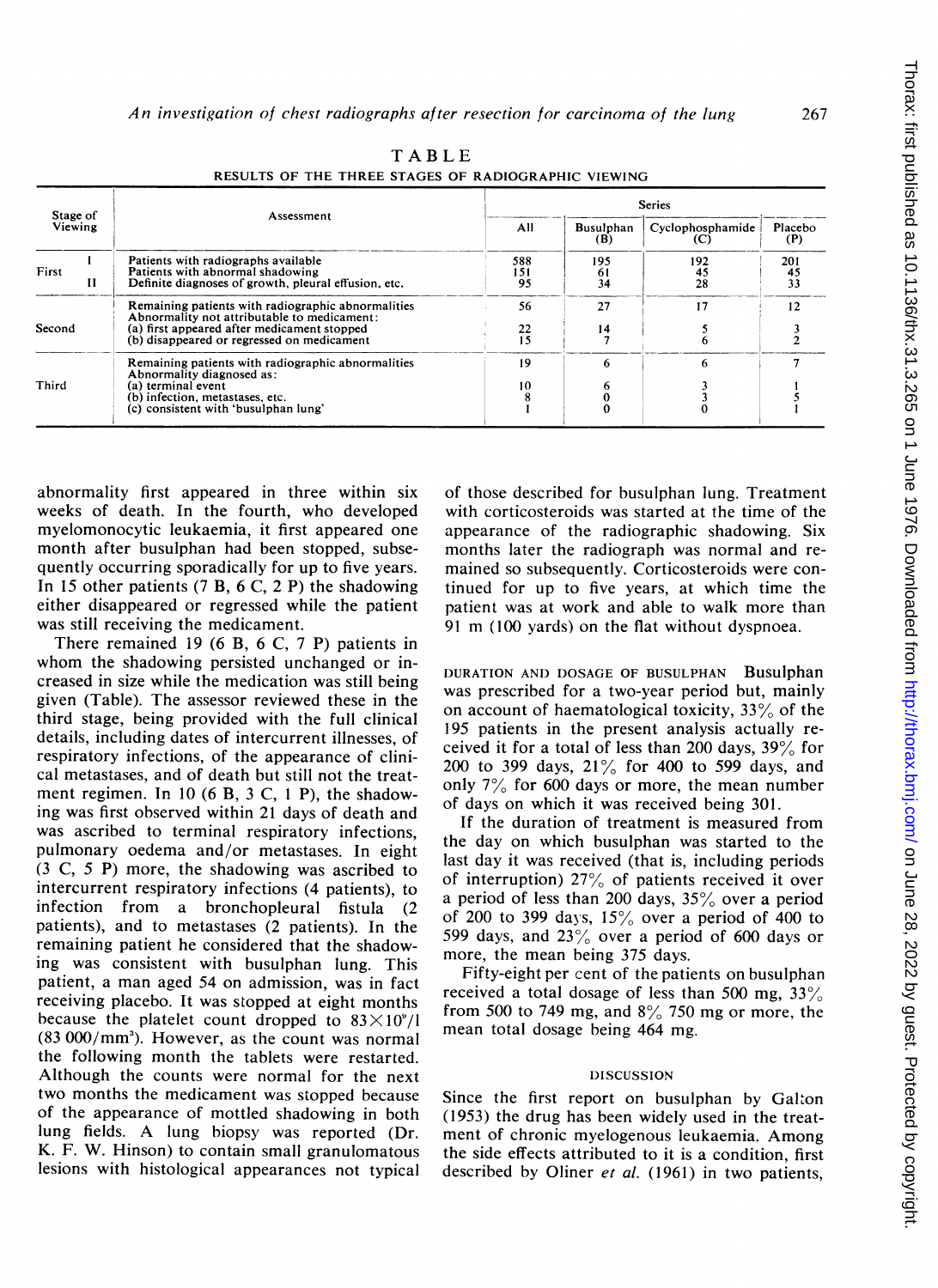characterized by cough, dyspnoea, fever, and abnormal radiographic findings. The radiographic abnormalities, which may not always be present, are diffuse, bilateral, lace-like, mottled or nodular opacities. Heard and Cooke (1968), who first termed the condition busulphan lung, have described the histological appearances as those of a fibrinous intra-alveolar oedema associated with large prominent atypical alveolar epithelial cells.

In the present investigation an assessor interpreted the radiographic series in three stages, the possibility of bias being avoided by the procedures followed for viewing the radiographs. In only a single patient was the radiographic abnormality considered to be consistent with busulphan lung, and that patient was one of the 201 who received the placebo tablets; in none of the 195 patients receiving busulphan were any of the radiographic changes ascribed to the drug, nor in any of the 192 who received cyclophosphamide.

It is difficult to assess the frequency of busulphan lung. The relatively few cases reported in the literature suggest that it is uncommon, but the number of patients at risk among whom the reported cases have arisen is usually not given. Considering studies reporting post-mortem findings, Heard and Cooke (1968) found fibrinous intra-alveolar oedema of the lungs at necropsy in six of 14 patients with chronic myelogenous leukaemia treated with busulphan and in one of seven not treated with the drug. Kirschner and Esterly (1971) reported histological changes at necropsy regarded as typical of busulphan lung in one  $(3\%)$  of 40 patients with chronic myelogenous leukaemia treated with busulphan and in none  $(0\%)$  of 41 not treated with the drug, and Woodliff and Finlay-Jones (1972) in three  $(8\%)$  of 39 patients receiving busulphan for chronic myelogenous leukaemia. Koss, Melamed, and Mayer (1965) reported changes in one  $(2\%)$  of 44 patients receiving busulphan, 25 of whom had chronic myelogenous leukaemia. Thus, in a total of 137 necropsies of patients treated with busulphan, mostly for chronic myelogenous leukaemia, histological appearances attributed to busulphan lung were found in 11 (8%), and in four (3%) of these radiographic abnormalities had been reported.

The absence of radiographic abnormalities in the present series might be a consequence of the relatively low total dosage of busulphan. The patients were due to receive busulphan daily for two years but because of a high mortality from carcinoma of the lung during the period and the need to lower the maintenance dose and sometimes interrupt or terminate chemotherapy on x, G. Simon, and D. C. Roy<br>account of toxicity, the mean total dosage represents the mean total dosage represents the set of the set of  $\frac{1}{2}$ ceived was 464 mg over a mean period of just over one year. This is considerably less than the mean total dosage of 3000 to 4000 mg received over a period of approximately four years by  $2\frac{5}{9}$ patients reviewed in the literature with 'typical' radiographic and histological appearances of busulphan lung (Oliner et al., 1961; Leake et al., 1963; Koss et al., 1965; Harrold, 1966; Smalley and Wall, 1966; Min and Györkey, 1968; Heard and Cooke, 1968; Feingold and Koss, 1969; Korbit $\zeta$ and Reiquam, 1969; Littler et al., 1969; Burns, McFarland, and Matthews, 1970; Comhaire et al. $\overset{\omega}{\omega}$ 1970; Kolarz, Pietschmann, and Regele, 1970 $\widetilde{\mathfrak{g}}$ Pintos Fuentes and Reissenweber, 1970; Massao chusetts General Hospital Case Records, 1971; Batzenschlager et al., 1972; Jeanmart et al., 1972; Brynes et al., 1973; Etcheberry et al., 1973; Podo and Winkler, 1974). Moreover, none of these 25 patients received less than 600 mg of busulphan $\frac{\infty}{n}$ whereas only 13 (7%) of the patients in the present series received more than this. However, in a Medical Research Council (1968) study of chronic granulocytic leukaemia, there was no evi $\overline{6}$ dence of pulmonary fibrosis in 48 adult patients who received a mean dose of 1641 mg of busul $^{10}_{\odot}$ phan over <sup>a</sup> period of two years, 42 of whom had received more than 600 mg and five more than 3000 mg (Galton, personal communication). Com $\overline{=}$ haire *et al.* (1972) found no correlations between the total dosage of busulphan (ranging from  $212\overline{2}$ to 1400 mg) and the vital capacity in 23 patients.  $\eta$ une 28, 2022 by guest. Protected by grown by copyright. Protection by copyright published  $\eta$  as  $\eta$  on  $\eta$   $\eta$  is the end is  $\eta$  is  $\eta$  as 10.1136. Downloaded from  $\eta$  is  $\eta$  as  $\eta$  is  $\eta$  is  $\eta$  is  $\eta$  i

Littler and Ogilvie (1970) found no association between dosage (ranging from 93 to more than 6000 mg) and transfer factor in 23 patients suffering from myeloproliferative disease. On the other hand, Woodliff and Finlay-Jones (1972) reported that three  $(12\%)$  patients, including two with radiographic abnormalities, of 26 receiving 'longterm' busulphan showed histological features of busulphan lung in specimens obtained at necrops $\breve{\mathbf{x}}_0$ or lung biopsy compared with none of <sup>13</sup> who had received 'short-term' busulphan.

Of the 25 patients with radiographic abnormali $\tilde{E}_1$ ties reviewed in the literature and referred to above, 24 were being treated for chronic myelogenous leukaemia. Further, it may be relevant that lung abnormalities also occur in patients with leukaemia who have not had busulphan. Thus, Nathan and Sanders (1955) have reported pulomonary infiltrations in myelogenous leukaemia, monary although less frequently than in lymphatic leu $\bar{p}$ kaemia, and Vieta and Craver (1941) have described peripheral infiltration of the lungs in the radiographs of 8% of 52 patients with myelog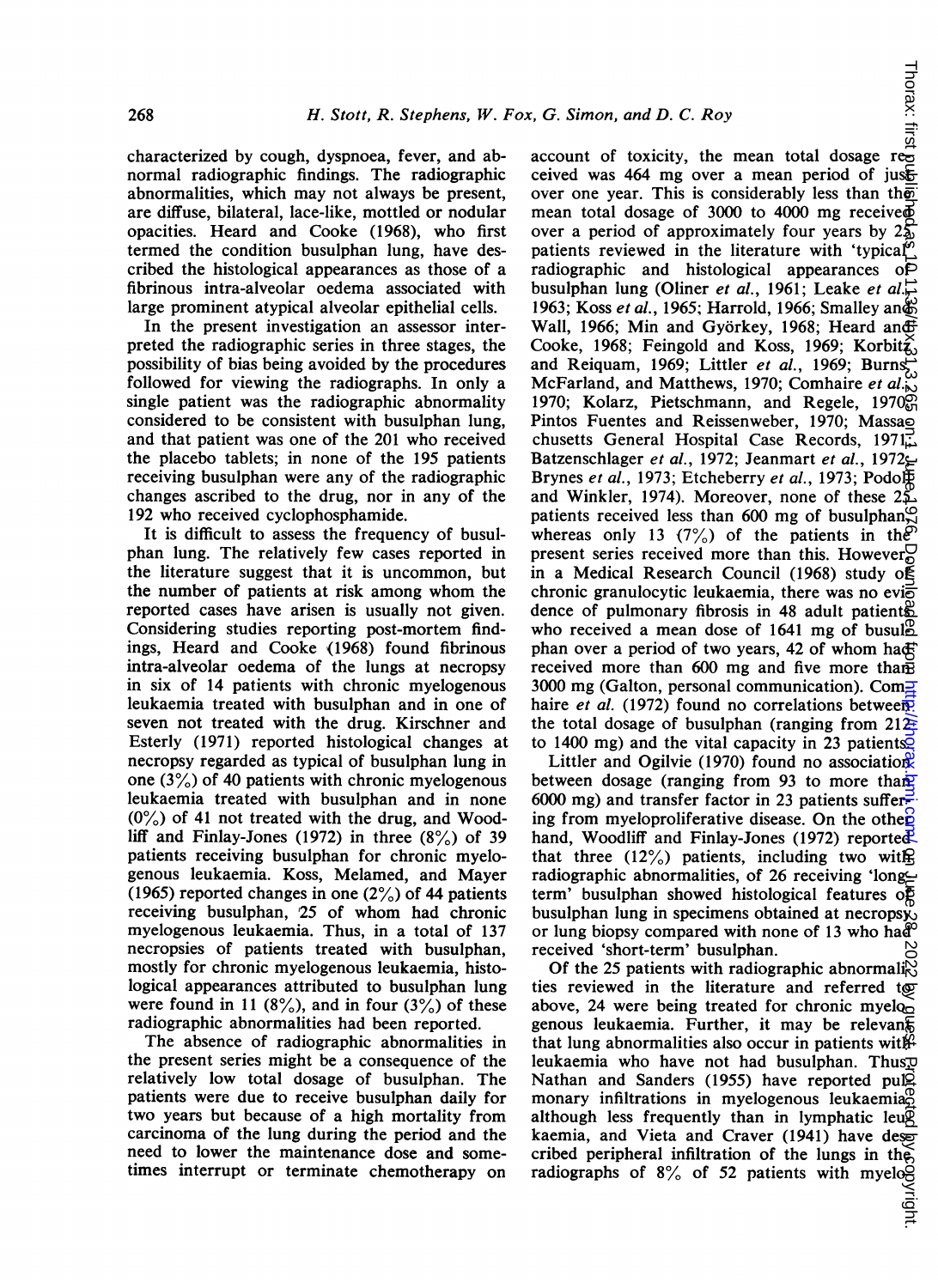genous leukaemia. There is also necropsy evidence of pulmonary changes similar to those described as busulphan lung. Kirschner and Esterly (1971) found that, in patients with chronic myelogenous leukaemia, fibrinous oedema and fibrosis of the lungs were as common in those who had not received busulphan as in those who had. Heard and Cooke (1968) described intra-alveolar oedema of the lungs in one of seven patients who had not received busulphan and suggested that leukaemia may have a contributory effect in producing the lung damage. There is, therefore, the possibility that the changes in the lung can be the result of the leukaemic process or the leukaemic process modified by busulphan rather than due to busulphan itself.

In conclusion, this report has produced no evidence that busulphan or cyclophosphamide, in the dosages received by the patients, resulted in radiographic abnormalities of the lung. Further, the published series give no reliable evidence on the incidence of lung changes attributed to busulphan or the influence of dosage or duration of busulphan therapy. The position would be clarified if, when reporting individual cases, authors would also report the total number of patients treated with busulphan and full details of the dosage given.

The physicians, surgeons, and pathologists who collaborated in the main study are listed in the earlier report. Their cooperation is again acknowledged and appreciated. We are particularly grateful for the cooperation of the many physicians and their staff who collected patients' radiographs and forwarded them to us for review in the present study.

#### REFERENCES

- Batzenschlager, A., Oberling, F., Guerbaoui, M., and Vetter, J. M. (1972). Fibrose pulmonaire mortelle avec lésions cellulaires du poumon et du pancréas, attribuées au busulfan. Archives d'Anatomie Pathologique, 20, 291.
- Brynes, R. K., Mostafavipour, S. H., Fennessy, J. J., and Variakojis, D. (1973). Diagnosis of busulphan lung by transcatheter biopsy. Chest, 64, 771.
- Burns, W. A., McFarland, W., and Matthews, M. J. (1970). Busulfan-induced pulmonary disease:<br>report of a case and review of the literature.<br>American Review of Respiratory Disease, 101, 408.
- Comhaire, F., van Hove, W., van Ganse, W., and van der Straeten, M. (1972). Busulphan and the lungs-Absence of lung function disturbance in

patients treated with busulphan. Scandinavian Journal of Respiratory Diseases, 53, 265.

- , van der Straeten, M., van Hove, W., van Ganse, W., and Roels, H. (1970). Longafwijkingen tijdens Busulfan behandeling. Acta Tuberculosa et Pneumologica Belgica, 61, 471.
- Etcheberry, R., Becker, P., Delmastro, J., and Donoso, H. (1973). Fibrosis alveolar pulmonar por Myleran (Busulfán). Revista Medica de Chile, 101, 42.
- Feingold, M. L. and Koss, L. G. (1969). Effects of long-term administration of Busulfan-report of a patient with generalized nuclear abnormalities, carcinoma of vulva and pulmonary fibrosis. Archives of Internal Medicine, 124, 66.
- Galton, D. A. G. (1953). Myleran in chronic myeloid leukaemia-results of treatment. Lancet, 1, 208.
- Harrold, B. P. (1966). Syndrome resembling Addison's disease following prolonged treatment with<br>busulphan. *British Medical Journal*, **1,** 463.
- Heard, B. E. and Cooke, R. A. (1968). Busulphan lung. Thorax, 23, 187.
- Jeanmart, L., Klastersky, J., Verhest, A., Debusscher, L., Potvliege, P., Tagnon, H., and Tombroff, M. (1972). Les pneumopathies diffuses au cours de la chimiotherapie par le busulfan et la bleomycine. Journal Belge de Radiologie, 55, 425.
- Kirschner, R. H. and Esterly, J. R. (1971). Pulmonary lesions associated with busulfan therapy of chronic myelogenous leukaemia. Cancer, 27, 1074.
- Kolarz, G., Pietschmann, H., and Regele, H. (1970). Lungenveränderungen unter Busulphantherapie bei einem Fall von chronischer Myelose. Zentralblatt für allgemeine Pathologie, 113, 539.
- Korbitz, B. C. and Reiquam, C. W. (1969). Busulfan in chronic granulocytic leukemia: a spectrum of clinical considerations. Clinical Medicine, 76, 16.
- Koss, L. G., Melamed, M. R., and Mayer, K. (1965). The effect of busulfan on human epithelia. The American Journal of Clinical Pathology, 44, 385.
- Leake, E., Smith, W. G., and Woodliff, H. J. (1963). Diffuse interstitial pulmonary fibrosis after busulphan therapy. Lancet, 2, 432.
- Littler, W. A., Kay, J. M., Hasleton, P. S., and Heath, D. (1969). Busulphan lung. Thorax, 24, 639.
- and Ogilvie, C. (1970). Lung function in patients receiving busulphan. British Medical Journal, 4, 530.
- Massachusetts General Hospital Case Records (1971).<br>Case 40-1971. New England Journal of England Journal of Medicine, 285, 847.
- Medical Research Council Working Party (1971). Study of cytotoxic chemotherapy as an adjuvant to surgery in carcinoma of the bronchus: report. British Medical Journal, 2, 421.
- Medical Research Council Working Party for Therapeutic Trials in Leukaemia (1968). Chronic granulocytic leukaemia: comparison of radio-therapy and busulphan therapy: report. British Medical Journal, 1, 201.